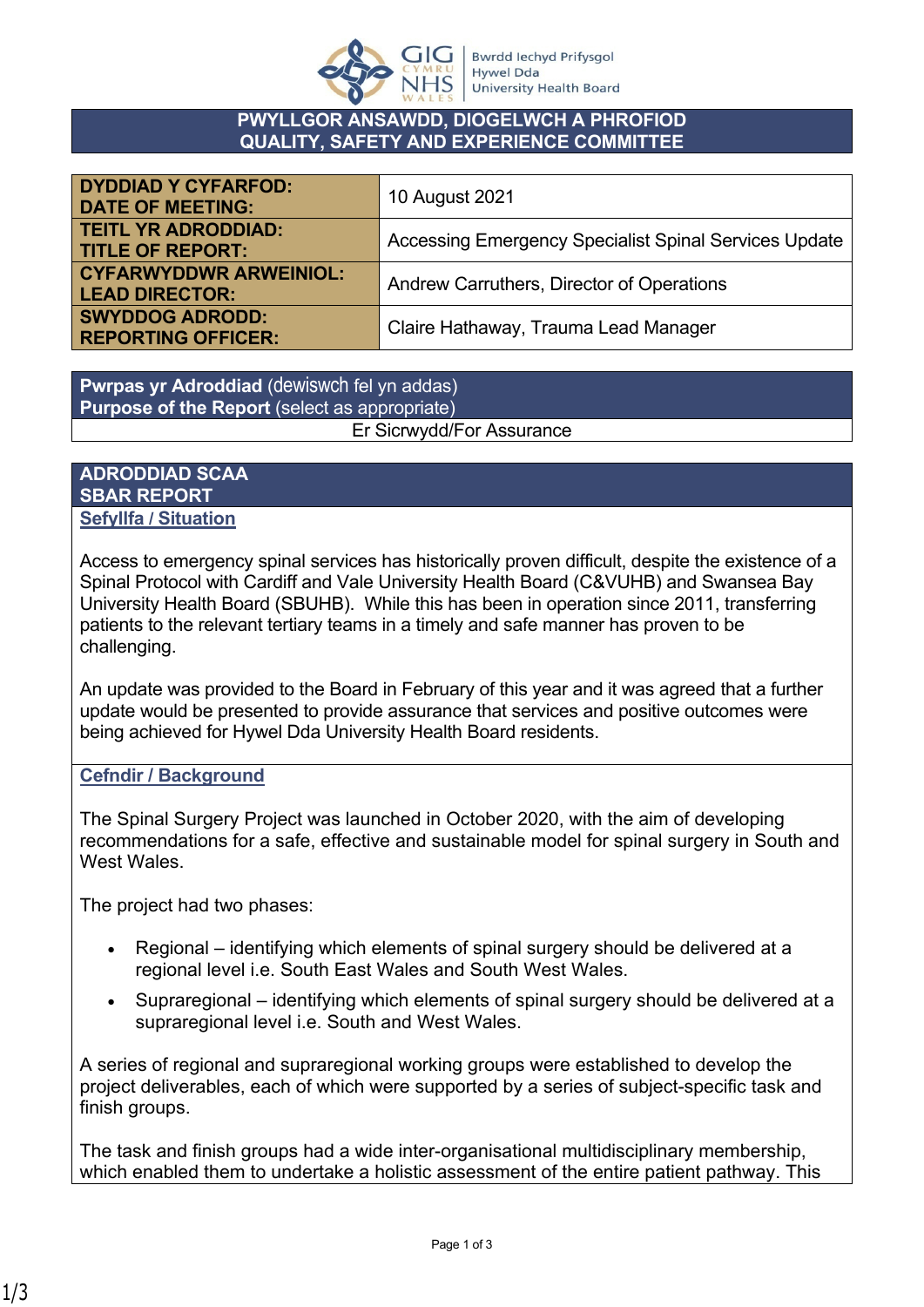included a gap analysis, identification of risks and issues, and recommendations to align each pathway with the ten design principles outlined in *A Healthier Wales.*

The final project report was presented to the NHS Wales Collaborative Executive Group on the 6th April 2021. It made the following recommendations:

- 1. Services for patients with spinal conditions must be modernised, with patient-centred pathways which are clinically informed and underpinned by value based healthcare principles.
- 2. The outputs from the Regional and Supraregional working groups should be used to inform the future delivery and commissioning of services for patients with spinal conditions.
- 3. The working group risk registers and issues logs must be reviewed by the Health Boards within each region in order to agree the actions required to reduce risk to an acceptable level.
- 4. Health Boards must formalise their commissioning arrangements for spinal conditions.
- 5. A shadow network should be established as soon as possible, in order to maintain the momentum of the work undertaken to date by the spinal conditions community.
- 6. An Operational Delivery Network should be established with the operational authority to:
	- o Maintain and coordinate patient flow across the spinal surgery pathway.
	- $\circ$  Lead the development, and coordinate implementation and delivery of standards and pathways.
	- o Promote and support cross-organisational and clinical multi-professional collaboration.

The recommendations were accepted by the Collaborative Executive Group, and C&VUHB and SBUHB were asked to develop a business case to establish an operational delivery network for spinal services through their Regional and Specialised Services Provider Planning Partnership.

To progress this work, the Regional and Specialised Services Provider Planning Partnership has agreed to establish a shadow network on a non-recurrent basis, within existing resources. The shadow network will be time limited, and its focus will be to work with the wider spinal community to:

- Develop the business case for the Operational Delivery Network (ODN)
- Develop the definitive ODN model and governance framework
- Progress specific defined areas of work:
	- o Development of a business case for electronic referral systems;
	- $\circ$  Establishing clinical pathways for the management of spinal cord injury not requiring surgery;
	- o Development of standards for the management of suspected and confirmed *Cauda Equina*;
	- o Reviewing trauma pathways in collaboration with the Major Trauma Network.

A shadow network has been established which has a similar configuration to the eventual network in terms of interim care pathways. The next stage will be to 'go live' with the actual network.